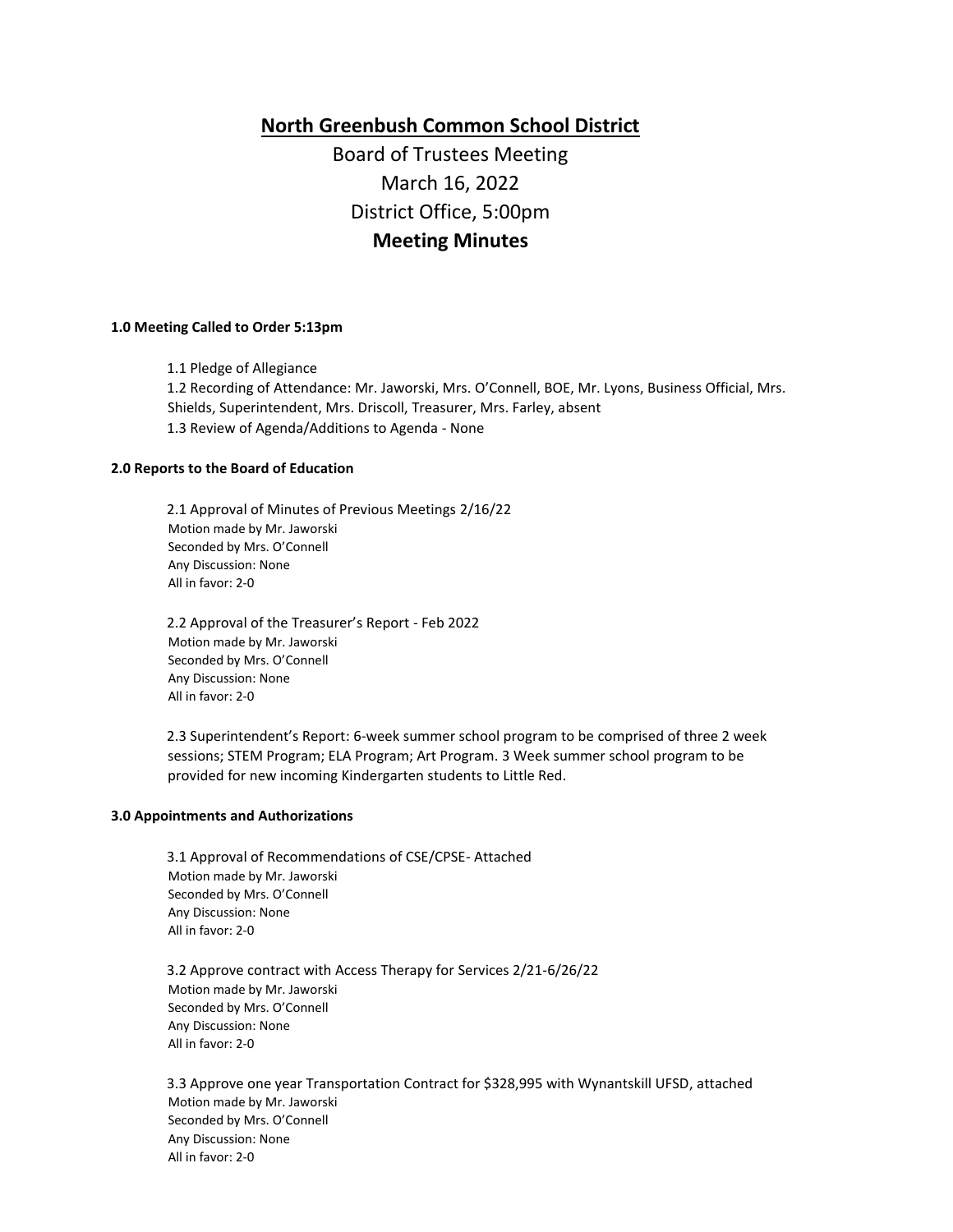3.4 Approve one year PE Contract for \$6,813 with Wynantskill UFSD, attached Motion made by Mr. Jaworski Seconded by Mrs. O'Connell Any Discussion: None All in favor: 2-0

3.5 Approve Tech Services and Cyber Security Monitoring Agreement with eCLIPSE Network Solutions; Resolution Attached Motion made by Mr. Jaworski Seconded by Mrs. O'Connell Any Discussion: None All in favor: 2-0

3.6 Set time for QIII Budget Vote on April 26, 2022, **4:00pm** Motion made by Mr. Jaworski Seconded by Mrs. O'Connell Any Discussion: None All in favor: 2-0

## **4.0 Old Business:**

Playground: Playground Committee Meeting held on March 5<sup>th</sup>. Committee has researched vendors and has tentatively narrowed it down to a potential vendor. Committee is planning on a virtual meet with the vendor to address design, equipment, warranty, and cost for playground. \$35,000 is in the District Budget. The committee plans on some community fundraising for additional funds if needed. The Superintendent also requested additional financial support from the BOE.

## **5.0 New Business:**

Petitions for candidates for BOE available

# **6.0 Informational**

6.1 Next District & Budget Adoption is 4/13/22 @ 5:00 pm, District Office. 6.2 Board of Trustees Meeting Vote on QIII Budget 4/26/22, 4:00pm 6.3 Public Comment

#### **7.0 Request for Executive Session None**

# **8.0 Return to Open Session**

#### **9.0 Adjournment: 5:30pm**

Motion made by Mr. Jaworski Seconded by Mrs. O'Connell Any Discussion: None All in favor: 2-0

**BOE Apprvd 4/13/22**